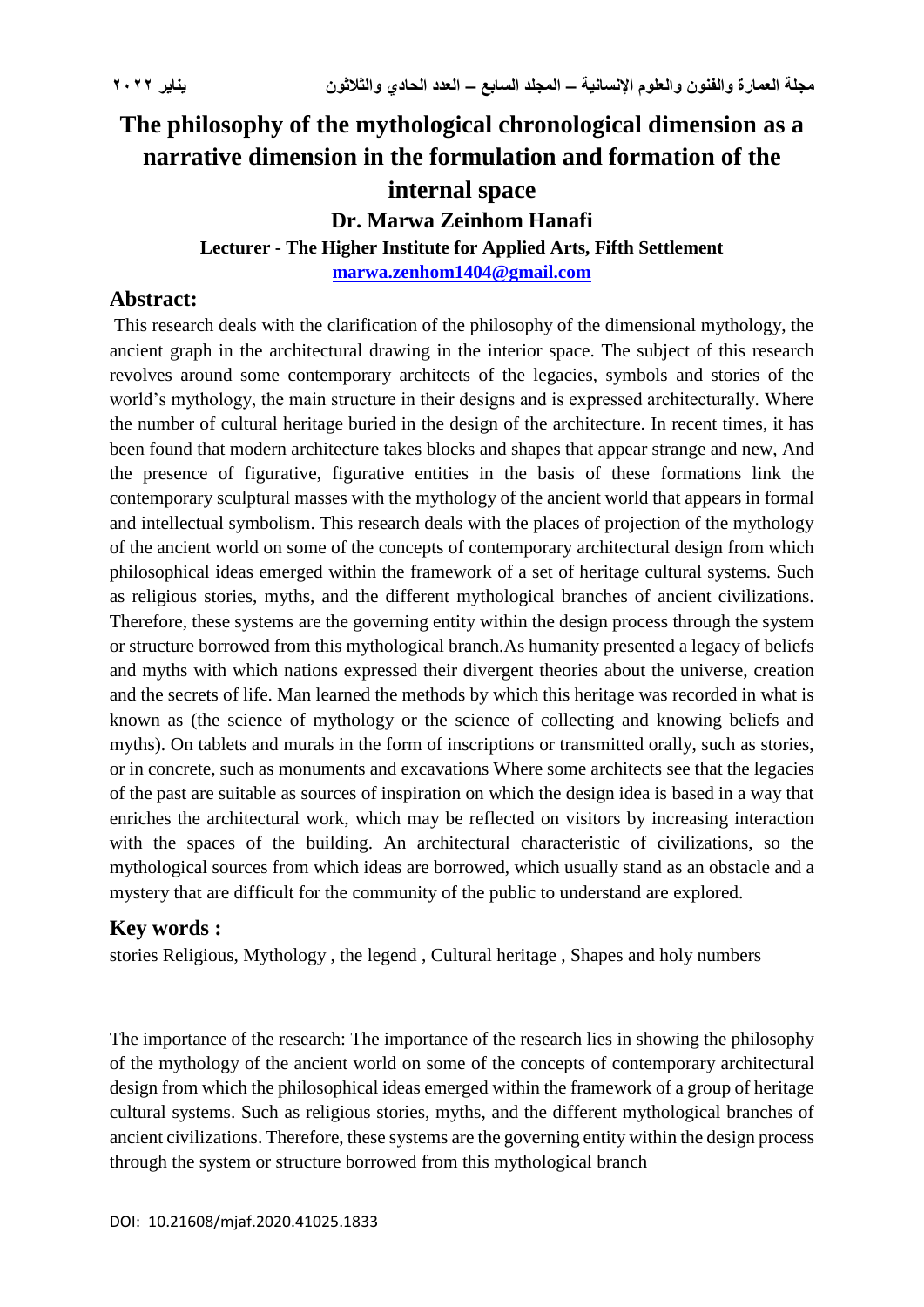Research problem: While the research problem appears in the lack of studies on clarifying the main role of the mythological temporal dimension as a narrative dimension in the formulation and formation of the elements of the internal space and because of its effective role in enriching the design process within the internal space.

The research aims :1- Defining the main research idea centered in the philosophy of the mythological chronological dimension as a narrative dimension and its impact on formulating and shaping the architectural thought and product in the interior design.

2- Knowing the intellectual theses presented by the research to reach its goals, to ensure the reliability of its hypothesis through an accurate scientific methodology.

3- Observing the mythological and philosophical influences after the development of the elements of their formation and their impact on the formulation and shaping of architectural products in light of the successive technological development in the twentieth century, and the direct impact of mythology in the process of formulation and formation in the elements of the interior design, and the diversity of the forces affecting the architectural product between form and content.

Research methodology: The research takes the analytical historical approach.

Hypotheses of the research: The research assumes the existence of a major and influential role that mythology plays as a narrative motivator in formulating and shaping the architectural thought and product, working on the formulation and formation of architectural vocabulary and expressive images of trends and styles across different times

Introduction: This research deals with the philosophy of the mythological chronological dimension as a narrative dimension and studies the causes and motives of formation and the change in the architectural features and the plastic vocabulary of the interior design by studying the role of mythological factors as a trigger for the intellectual presentation in the formulation and formation process, which was adopted by the research as an intellectual and philosophical construction that has an effect in the formulation and formation of the building, the materialistic architectural space which is affected by the change of any of the elements of its components and their formation, through a sequential study of the stages, development and change in the form and expressive features of the architectural product in light of the different architectural phenomena and schools, and its influence by the change and development in the mythological elements in the twentieth century.

The research deals with the concept of mythology, which is the content of the belief systems that prevailed among the nations of the ancient world civilizations. In Greek, it is usually translated: mythology (referring to a group of \* folklore \* / myths of cultures believed to be true and supernatural), as well as used to explain natural events and explain nature and humanity. Mythology also refers to a branch of science that deals with the collection, study and interpretation of myths.

The research also includes the relationship between mythology and architecture, as the American architect, "Lewis Kane," says: "The distinctive architectural features and expressions of civilizations are nothing but the embodiment of the beliefs of nations." Architectural and mythology together.

And the role of architectural work in the mythological event: where the architectural work enters as one of the elements of mythology that affects and gives mythological events the credibility associated with the values of eternity and continuity.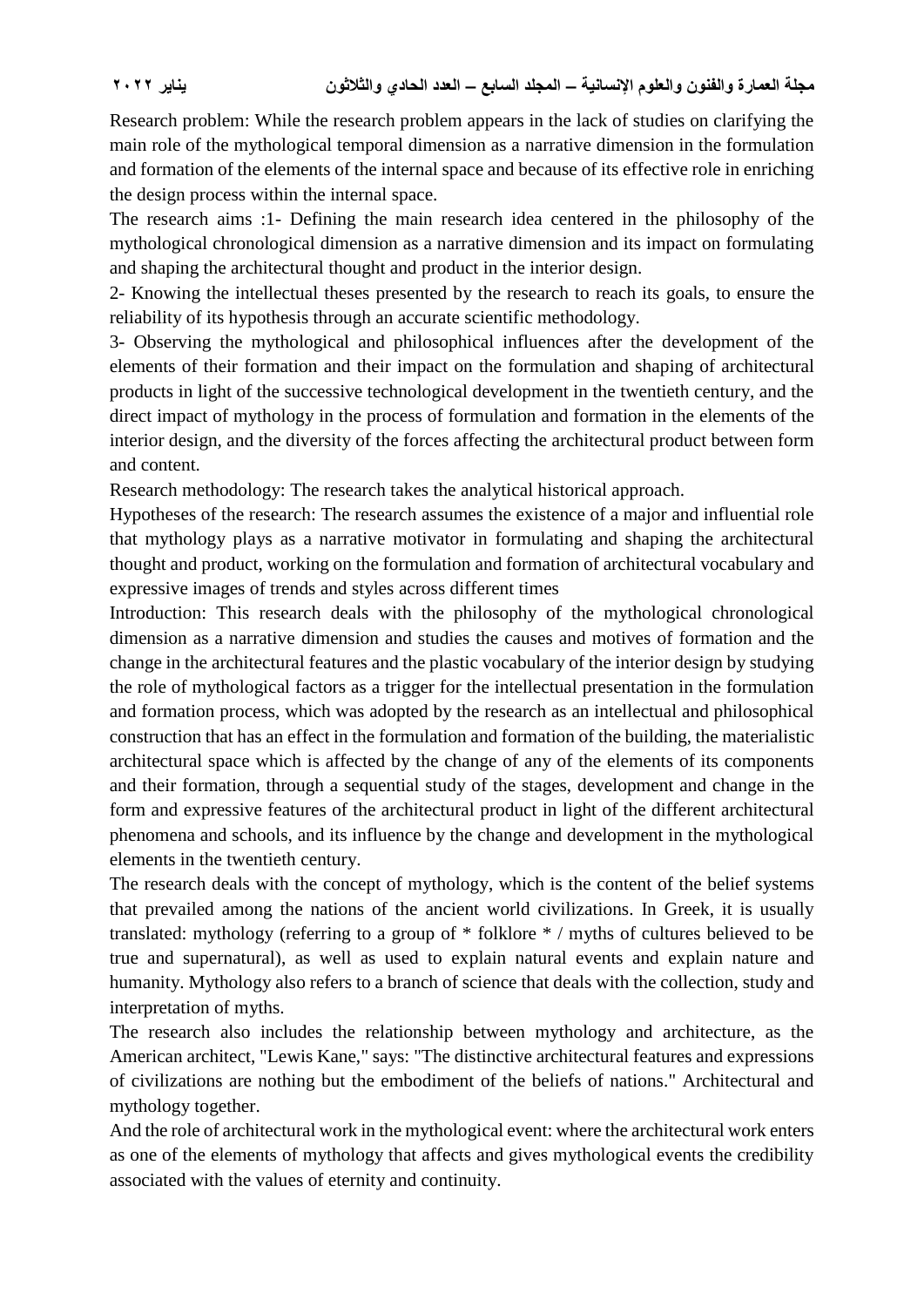And the definition of the mythology of the ancient world: Contemporary mythologists contributed to the development of references and blogs that include the study of the different mythologies of civilizations, including: The American Joseph Campbell, pioneer of mythology and comparative religions in the twentieth century, the American Verlyn Flieger, professor of mythology at the University of Maryland, USA, and others.

The definition of both myth: (Myth) is a tale of extraordinary wondrous events or of historical facts that the collective memory has changed, transformed and decorated.

And the cultural heritage: There is no doubt that the cultural heritage has a great role in developing societies, as it gives them identity and originality, gives them a stable historical depth and helps them build a more powerful future to face various challenges.

Clarifying the branches of mythology: They are the branches in which mythological actions are embodied, where each branch embodies the mythological role as one of the most important components of civilization, which in turn is reflected in architecture. It is represented in:

Religious belief and society's view of creating the universe, myth, religious stories, metaphysical trends, religious symbols, sacred shapes and figures.

Then it includes an outline designed and analyzed by the researcher to analyze the philosophy of the mythological chronological dimension as a narrative dimension, as it includes:

First: Analyzing the philosophy of the mythological temporal dimension as a narrative dimension in the Jewish Museum in the German capital Berlin: it includes:

First - being influenced by the third mythological branch (myths and religious stories).

Second - Being affected by the third mythological branch (myths and religious stories): the suffering of the Prophet Joseph.

Third: Being influenced by the third mythological branch (myths and religious stories): the story of the birth of the Prophet Moses, then his departure with his people from Egypt.

Fourth - being affected by the sixth mythological branch (sacred shapes and numbers): Zigzag and numbers (30, 48, 60).

Fifthly - being affected by the fifth mythological branch (religious symbols): the six-pointed star of David.

Second - Analysis of the philosophy of the mythological chronological dimension as a narrative dimension in the Jewish school of Heinz Galinsky for the basic education stage in Berlin: which includes:

First - Being affected by the third mythological branch (the religious stories): The Hebrew story, prohibiting hunting and the Holy Sabbath.

Second - Being affected by the second mythological branch (the religious stories): The Hebrew story of the Prophet Elijah.

Third - being affected by the sixth mythological branch (sacred forms): the snail.

Third - Analyzing the philosophy of the mythological chronological dimension as a narrative dimension in the project page - the memorial of the Berlin Linden Straße Church. Berlin over the ruins of the synagogue: It includes:

First - Influenced by the first mythological branch (religious belief): The Hebrew belief believed in the books of the Old Testament and the Talmud.

The search included a set of results, which are:1. The concept of mythology in architecture is one of the topics related to the issue of heritage preservation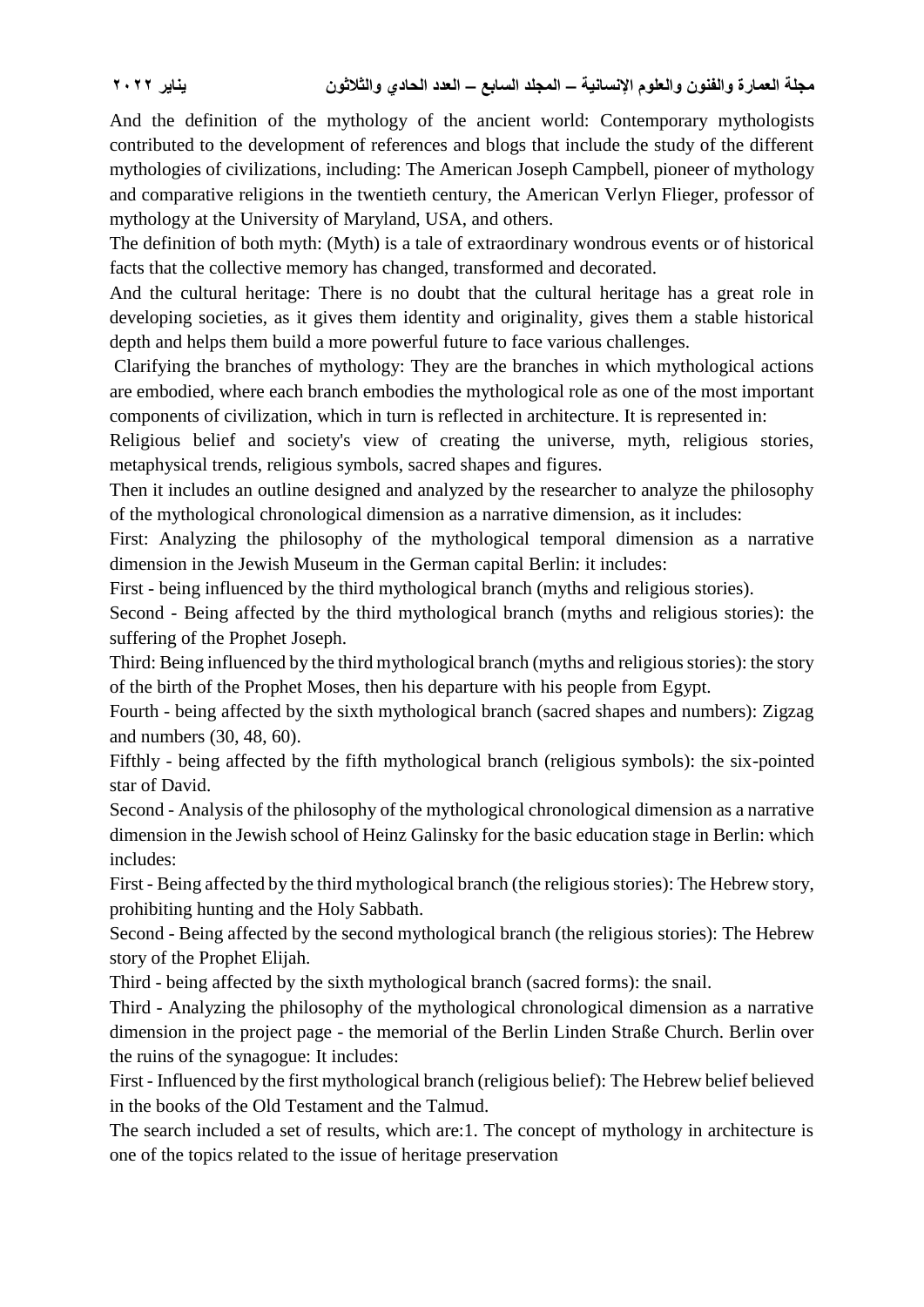.2. Mythology caused the structuring the social and life systems of these societies and also contributed to pushing the architectural movement to be a translation of those ideas and trends. 3. Exposing the relationship between the mythology of the civilizations of the ancient world, which means the science of studying myths, the doctrines of ancient religions, the concepts of contemporary architectural design and the temporal dimension of them, in the context of proposing several ideas about the meaning of the concept of mythology and how to embody it in architecture.

4. Clarifying the concept of mythology, monitoring the relationship between it and architecture and seeing how it is embodied in the various architectural works chosen from contemporary architecture.

It also includes a set of recommendations: The most important of them are:1- The researcher recommends trying to change the elements of traditional mythology into a more modern mythology that goes with the times, provided that it is different in the components from traditional mythology

.2- The researcher recommends for designers the necessity of making use of the different cultures of mythology of the ancient world of different eras, countries and cultures because of its great influence on enriching the design process in the design of the interior space and the design of furniture.

3- The necessity of making use of the mythological chronological dimension of the different civilizations as a narrative dimension as an intellectual inspiration in the formulation and formation of the interior design elements.

## **Scientific references:**

## **First: scientific books:**

1. garisha , hisham ali (doctor). "alibdaa al'iinshay .'ibdaa manteqy.gwaneb elmya fe al fikr al meamary maktabet al anglo al mesryaa. 2014.

2. Abdelgawad tawfek (doctor) amaleqat al emara fe al qarn al eshreen.maktabet al anglo al mesryaa . al qahera 1977

3. Wel dyorant targamet Mahmoud , zaky nagib qesat al hadara – al nashaa wa al sharq al adna al mojalad al alawl al hayaa al mesrya al aama lelketab . alqahera 2001.

4. raafat , aly. (doctor) .duarat al'iibdae alfikraa .eamarat almustaqbal .aldawrat albiyiya .almojalad alkhamis .2007.

5. Abdelgawad tawfek (doctor) amaleqat al emara fe al qarn al eshreen.maktabet al anglo al mesryaa . al qahera 1977

6. arsimawsin , sayn. (dktura). tarjamat eimad alkialaa. alaihsas bialeimar. alhayyat almisriat aleamat lilkutab. eam 1993.

7. hmda ،'ahmad mahmud. (dktwr). maa wara' alfin al hayaa al mesrya al aama lelketab. 1993 m.

8. reda , salih. (doctor). malamih waqadaya fe alfan altashkily almoaser al hayaa al mesrya al aama lelketab 1990 m.

9. alattar , mkhtar. (doctor). alfana walhadathat bayn al'ams walyawma. al hayaa al mesrya al aama lelketab

## **Foreign books:**

1. Hammer. Theodore. High-Tech Humanism. New York 1992.p.46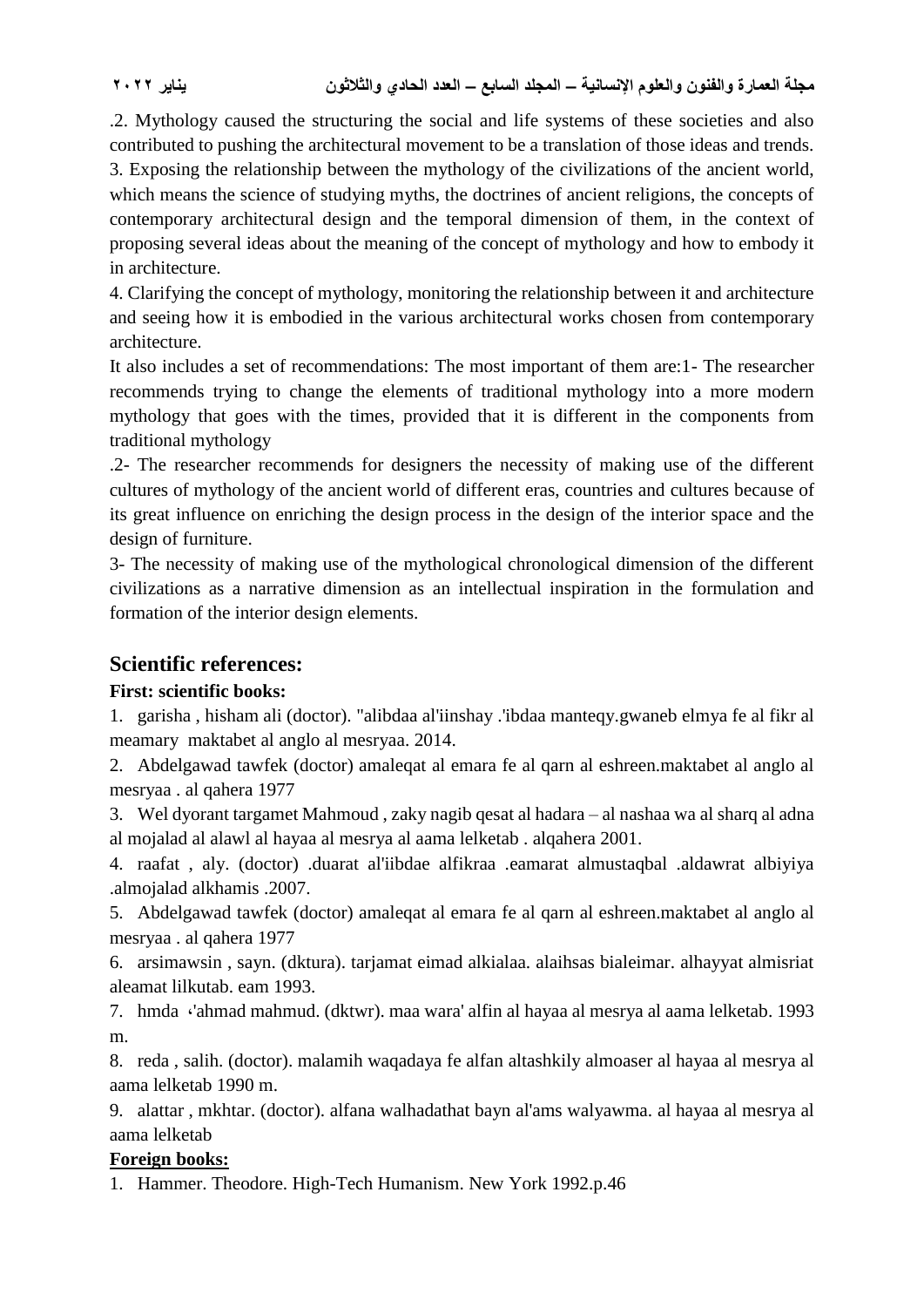- 2. Viladas. Pillar. Men and Machines. Milan .1987. p.45
- 3. On the heroism of modern life . art in Paris. p66.

#### **Second: scientific theses:**

4. alnabwy , husam aldiyn bahjat. (doctor) "mytafiziqia aleamarat fa alqarn aleshryn". "rsalt duktura" .kuliat alhindasa. qism alhandasat almuemariati. jamieatan eayan shms. eam 2011 .s 13

5. aly, hala ealaa nabil mahmad. "elaqat alshakl walmaenaa bi'iidrak almutalaqiy fi eimarat alkawn almttwr". risalat majstyr. qism aleamara .kuliat alhindisati. jamieat alqahirat. 2010.

## **Third: published researches:**

6. abd alharis , 'ahmad hamdy. "alruyat alfalasafiat lilmawruth althuqafaa" almisahat alfaniyat alfaniyat lilfannanin alshuymaa , eiwad walfannan eabd almaetaa , salih ". bahath manshur .majalat aleamarat walfunun waleulum alainsaniih. almujalad 4 , aleadad 16 , yuliu w 'aghustus 2019.

7. salah , awatif. "halat altarathaa ka'iihda masadir alaibdae almueasir (draasat hal). bahath manshur .majalat aleamarat walfunun waleulum alainsaniih. almujalad 5 , aleadad 22 , alsayf 2020.

8. alqattan , ranya ahmd. "alhwya althaqafiat watathiruha ealaa fikr almasmim aldakhla". bahath mnshwr. majalat aleamarat walfunun waleulum alainsaniiha. almujalad 5 , aleadad 21 , alrbye 2020.

## **Fourth: websites:**

1- [https://ar.wikipedia.org/wiki/%D8%B9%D9%84%D9%85\\_%D8%A7%D9%84%D8%A3](https://ar.wikipedia.org/wiki/%D8%B9%D9%84%D9%85_%D8%A7%D9%84%D8%A3%D8%B3%D8%A7%D8%B7%D9%8A%D8%B1#cite_note-1) [%D8%B3%D8%A7%D8%B7%D9%8A%D8%B1#cite\\_note-1](https://ar.wikipedia.org/wiki/%D8%B9%D9%84%D9%85_%D8%A7%D9%84%D8%A3%D8%B3%D8%A7%D8%B7%D9%8A%D8%B1#cite_note-1) 12-5-2019

2- <https://ar.wikipedia.org/wiki/%D9%81%D9%84%D9%83%D9%84%D9%88%D8%B1> 12-5-2019

3- <https://ar.wikipedia.org/wiki/%D8%AA%D8%B1%D8%A7%D8%AB> 12-5-2019

4- <https://ar.wikipedia.org/wiki/%D8%A3%D8%B3%D8%B7%D9%88%D8%B1%D8%A9> 13-5-2019

5- [https://ar.wikipedia.org/wiki/%D8%B9%D9%84%D9%85\\_%D8%A7%D9%84%D8%A3](https://ar.wikipedia.org/wiki/%D8%B9%D9%84%D9%85_%D8%A7%D9%84%D8%A3%D8%B3%D8%A7%D8%B7%D9%8A%D8%B1) [%D8%B3%D8%A7%D8%B7%D9%8A%D8%B1](https://ar.wikipedia.org/wiki/%D8%B9%D9%84%D9%85_%D8%A7%D9%84%D8%A3%D8%B3%D8%A7%D8%B7%D9%8A%D8%B1) 13-5-2019

6- [https://www.facebook.com/notes/shaheersherif/%D8%A7%D9%84%D9%87%D9%86%](https://www.facebook.com/notes/shaheersherif/%D8%A7%D9%84%D9%87%D9%86%D8%AF%D8%B3%D8%A9-) [D8%AF%D8%B3%D8%A9-](https://www.facebook.com/notes/shaheersherif/%D8%A7%D9%84%D9%87%D9%86%D8%AF%D8%B3%D8%A9-) 13-5-2019

7- [https://ar.wikipedia.org/wiki/%D8%A7%D9%84%D9%85%D8%AA%D8%AD%D9%81](https://ar.wikipedia.org/wiki/%D8%A7%D9%84%D9%85%D8%AA%D8%AD%D9%81_%D8%A7%D9%84%D9%8A%D9%87%D9%88%D8%AF%D9%8A_(%D8%A8%D8%B1%D9%84%D9%8A%D9%86) [\\_%D8%A7%D9%84%D9%8A%D9%87%D9%88%D8%AF%D9%8A\\_\(%D8%A8%D8%B1](https://ar.wikipedia.org/wiki/%D8%A7%D9%84%D9%85%D8%AA%D8%AD%D9%81_%D8%A7%D9%84%D9%8A%D9%87%D9%88%D8%AF%D9%8A_(%D8%A8%D8%B1%D9%84%D9%8A%D9%86) [%D9%84%D9%8A%D9%86](https://ar.wikipedia.org/wiki/%D8%A7%D9%84%D9%85%D8%AA%D8%AD%D9%81_%D8%A7%D9%84%D9%8A%D9%87%D9%88%D8%AF%D9%8A_(%D8%A8%D8%B1%D9%84%D9%8A%D9%86) 13-5-2019

8- [https://media-cdn.tripadvisor.com/media/photo-s/0f/9b/8a/38/photo8jpg.jpg 13-5-2019](https://media-cdn.tripadvisor.com/media/photo-s/0f/9b/8a/38/photo8jpg.jpg%2013-5-2019)

9- https://www.google.com/url?sa=i&rct=j&q=&esrc=s&source=images&cd=&ved=2ahUK Ewj66

qu1hfrlAhUEWBoKHe6aCf8QjRx6BAgBEAQ&url=https%3A%2F%2Fsv.wikipedia.org%2 Fwiki%2FJ%25C3%25BCdisches\_Museum\_Berlin&psig=AOvVaw0HhP60K51y6LP1tQTov KD1&ust=1574369914981023 13-5-2019

10- [https://media-cdn.tripadvisor.com/media/photo-s/0f/9b/8a/38/photo8jpg.jpg 13-5-2019](https://media-cdn.tripadvisor.com/media/photo-s/0f/9b/8a/38/photo8jpg.jpg%2013-5-2019)